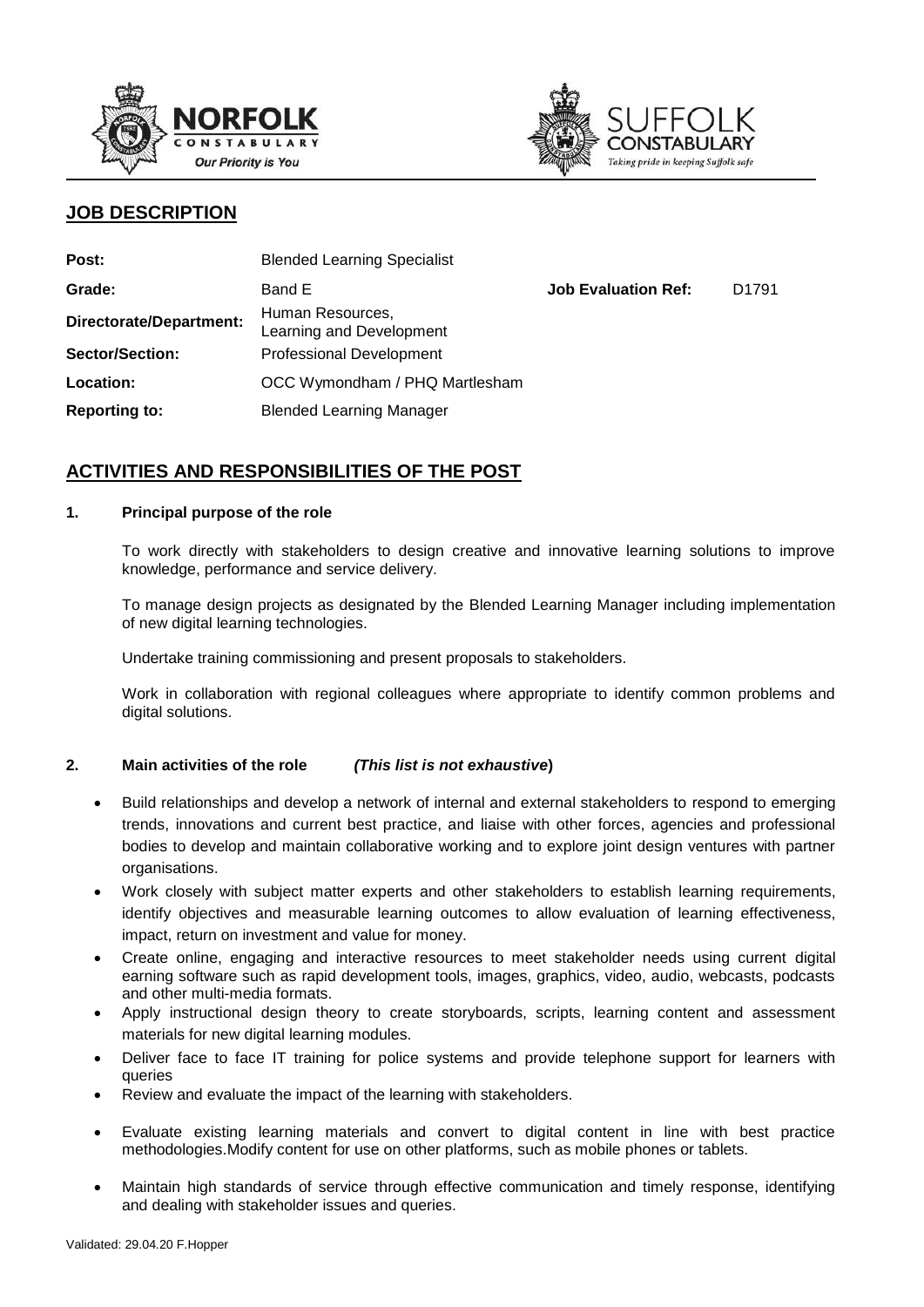- Support the Blended Learning Manager in identifying training and employee development needs moving towards a blended learning approach to train employees.
- Take responsibility for identifying own professional and career development needs. To undertake continued professional development and maintain awareness of statutory obligations and best practice, and that any required policy/procedural changes are implemented

#### **3. Special conditions/Points to note**

- a) The purpose of this job description is to indicate the general level of the duties and responsibility of the role, the duties may from time to time vary without changing the general character of the role or the levels of responsibilities.
- b) Whilst the role is normally based at the aforementioned location, you may be required to work at other establishments across both Norfolk and Suffolk Constabularies as may be reasonably required. Police Staff Conditions of Service will be adhered to in such instances.
- c) All duties must be carried out in accordance with relevant Health and Safety legislation and good practice. A 'No Smoking in the Work Place' policy applies.
- d) All duties must be carried out in a manner that supports the Constabularies' commitment to equality and inclusion.

## **PERSON SPECIFICATION**

| Post:     | <b>Blended Learning Specialist</b>                                       |
|-----------|--------------------------------------------------------------------------|
|           | <b>Directorate/Department:</b> Human Resources, Learning and Development |
| Location: | OCC Wymondham or PHQ Martlesham                                          |

#### **Essential Criteria**

- 1. Ability to implement learning design principles, especially blending multimedia and graphic elements that compliment user learning styles.
- 2. Proven knowledge in producing engaging technology based learning and assessment materials using a wide range of tools such as Adobe Creative Suite, Captivate, Articulate or other standard e-learning development tools.
- 3. Expert in delivery of face to face IT systems training
- 4. Knowledge and understanding of adult learning principles and theories with the ability to apply these practically.
- 5. Excellent written skills and attention to detail ensuring quality in the delivery of service.
- 6. Ability to engage with complex and unfamiliar subject matter.
- 7. Excellent organisational and analytical skills to manage multiple projects and delivery against agreed deadlines.
- 8. Strong communication skills and an ability to work effectively with stakeholders.
- 9. Positive approach to change and delivery of continuous improvement

### **Desirable criteria**